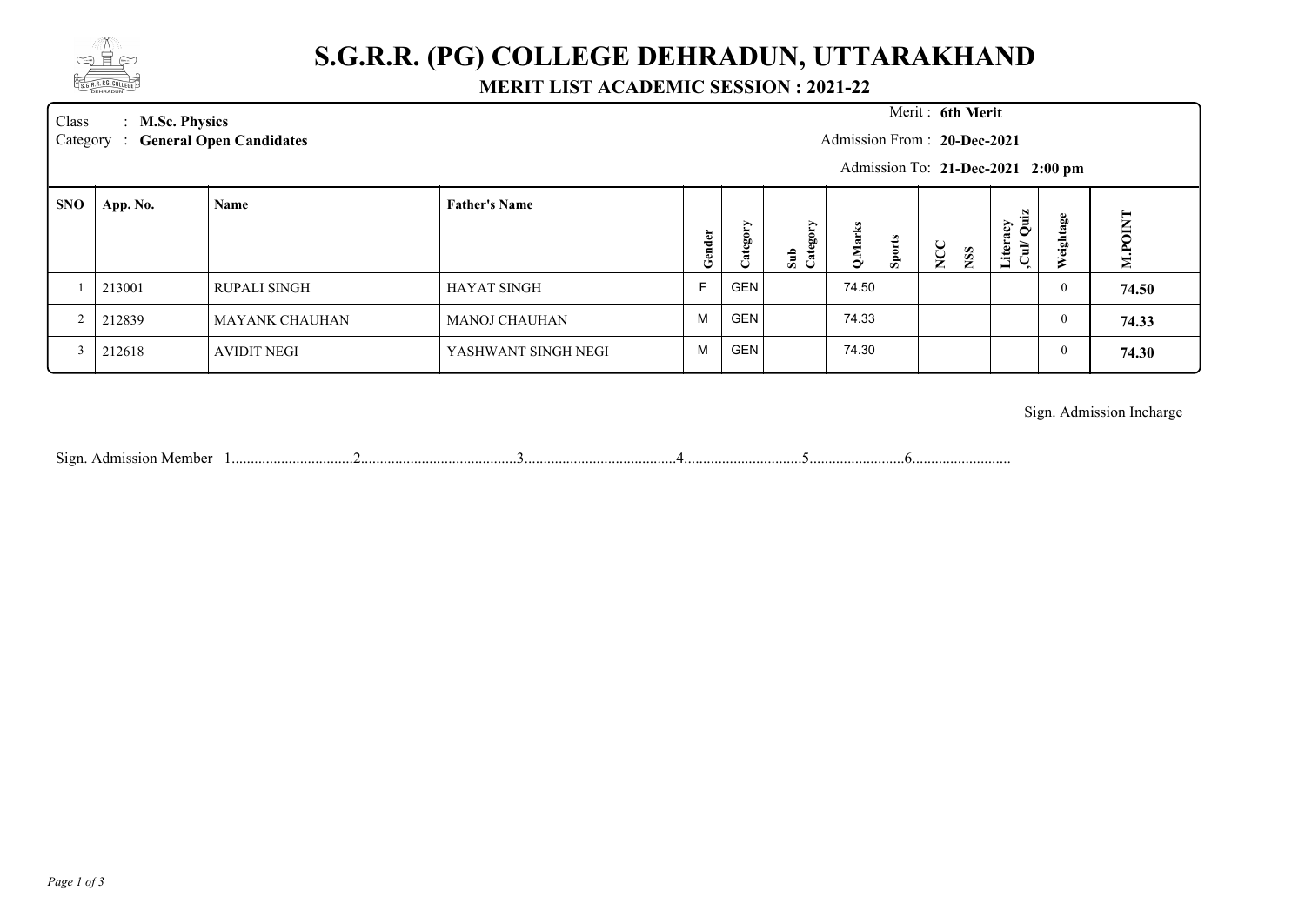

## **S.G.R.R. (PG) COLLEGE DEHRADUN, UTTARAKHAND**

### **MERIT LIST ACADEMIC SESSION : 2021-22**

| Class<br>Category | : M.Sc. Physics | <b>OBC Open Candidates</b> |                      |            |                               |                       | Admission From: 20-Dec-2021 |        | Merit: 6th Merit |    | Admission To: 21-Dec-2021 2:00 pm |          |                |
|-------------------|-----------------|----------------------------|----------------------|------------|-------------------------------|-----------------------|-----------------------------|--------|------------------|----|-----------------------------------|----------|----------------|
| <b>SNO</b>        | App. No.        | Name                       | <b>Father's Name</b> | nder<br>ತೆ | ⋗<br>teg<br>$\mathbb{R}$<br>ب | ΟĽλ<br>Cate<br>$\sin$ | Marks<br>ö                  | Sports | ◡<br>$\Sigma$    | SS | Literacy<br>Cul/Quiz              | eightage | <b>M.POINT</b> |
|                   | 213186          | ABHAY KUNWAR               | RAJESH KUNWAR        | M          | OBC                           |                       | 70.67                       |        |                  |    |                                   | $\theta$ | 70.67          |
|                   | 213125          | <b>SAMEER ANSARI</b>       | <b>MOHAMMAD RAFI</b> | M          | OBC                           |                       | 68.46                       |        |                  |    |                                   | $\bf{0}$ | 68.46          |

Sign. Admission Incharge

Sign. Admission Member 1................................2.........................................3........................................4...............................5.........................6..........................